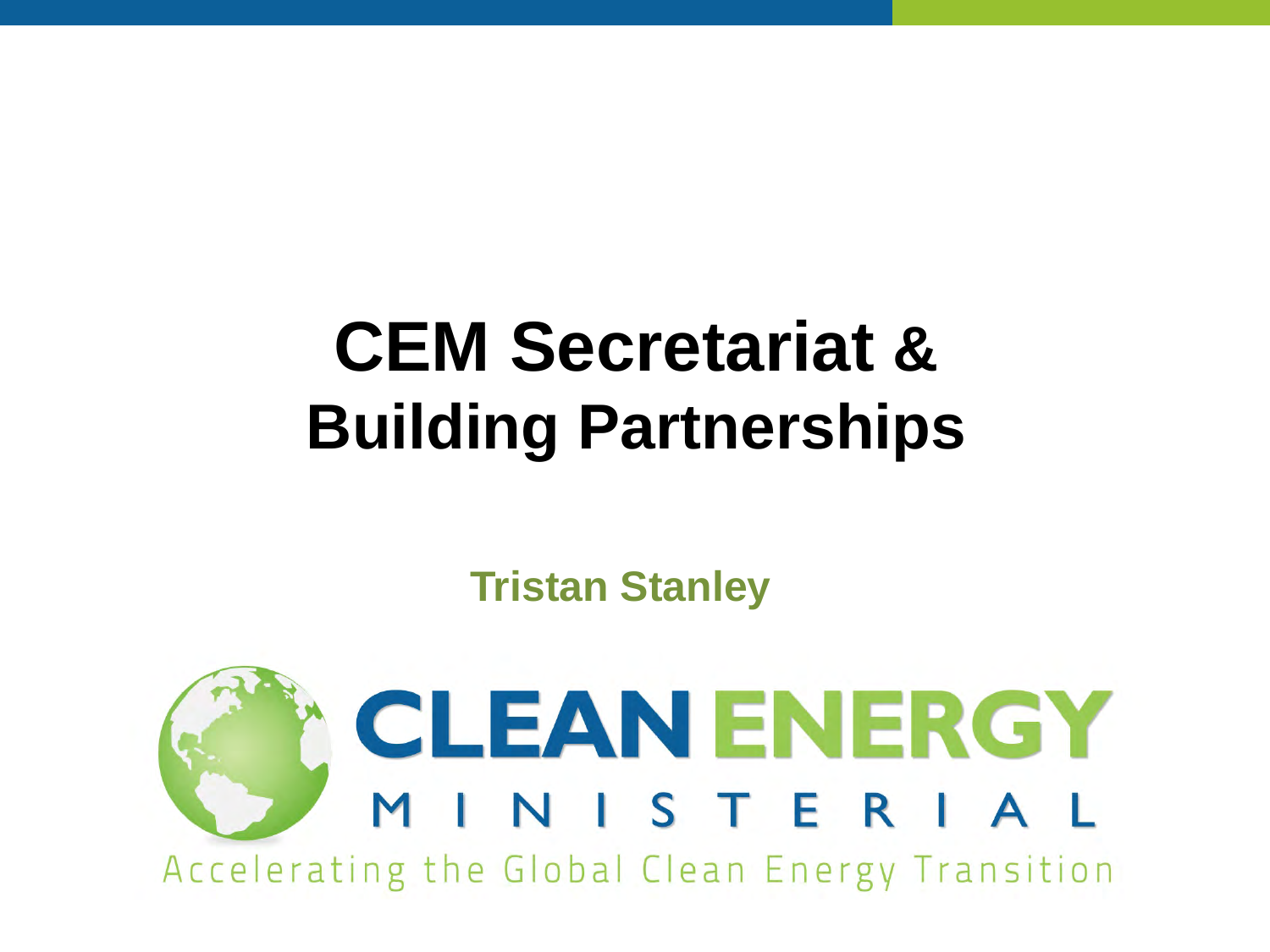

**CEM Initiatives and Campaigns**



2

**New CEM Secretariat and its Work**

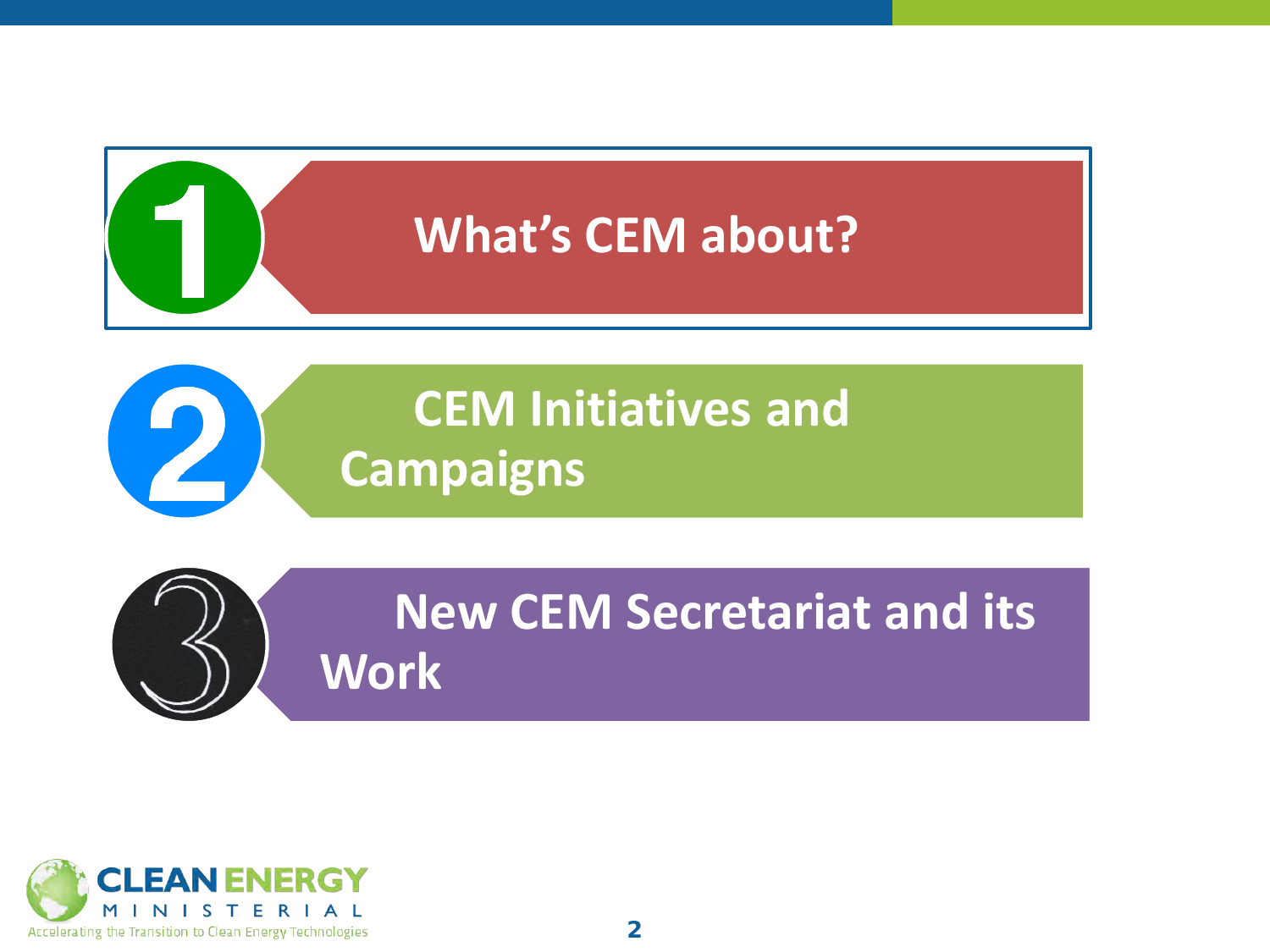**A partnership of 24 countries and the European Commission Accelerating clean energy policy and technology deployment** 

campaigns in the new

- **Real-world action ---** Parts the high-level political engagement of entergy ministers with sustained initiatives and
- **Participation is open to any country --- CEM unitary Care led by CEM members, enables** programs, and technologies to realize broader, and in a lowerat diffusion and replication among CHM and non-CEM countries.
- **Multiple partnerships and collaborations ---** between governments, the private sector, non-governmental organizations, and other

*<u>reday</u>* **Global CO2 emissions 90% Clean energy investment** • **High-level energy policymakers connected with technical experts ---** to build technical and human capacity, to strategize on game-changing policies and programs, and to implement solutions that are scalable and sustainable.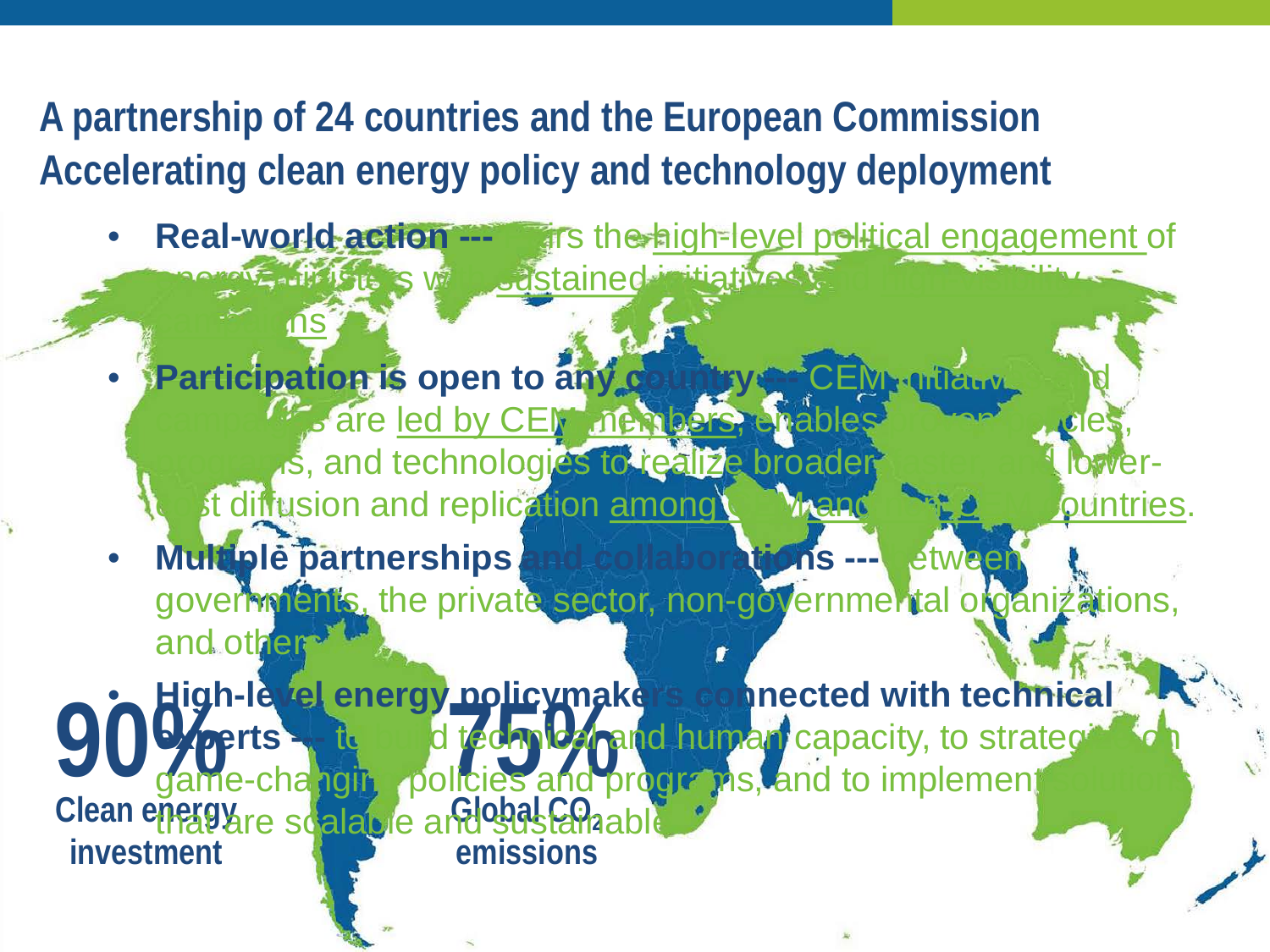

**CEM Initiatives and Campaigns**



**New CEM Secretariat and its Work**

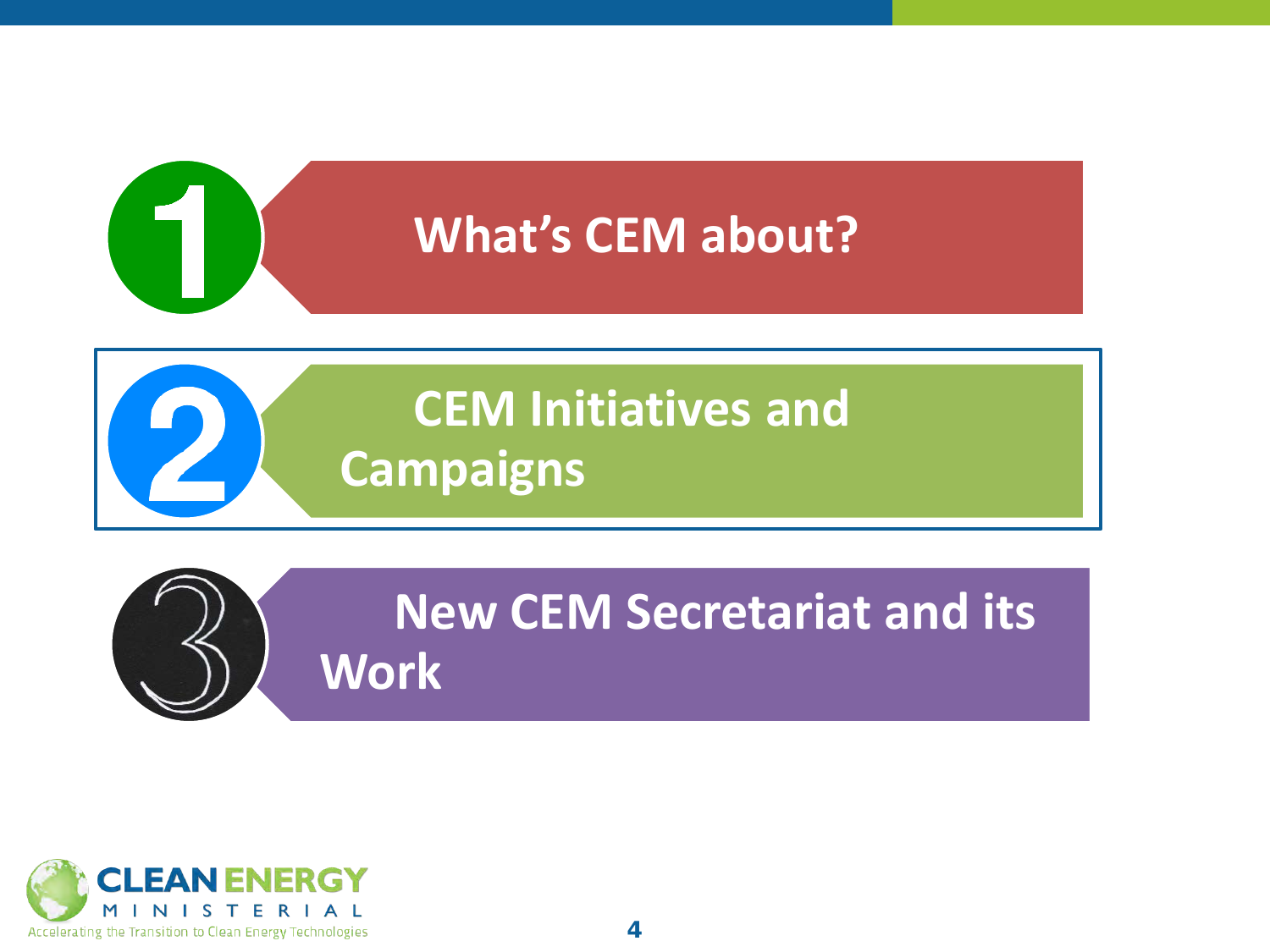#### **Year-round technical and policy collaboration delivering tangible results**

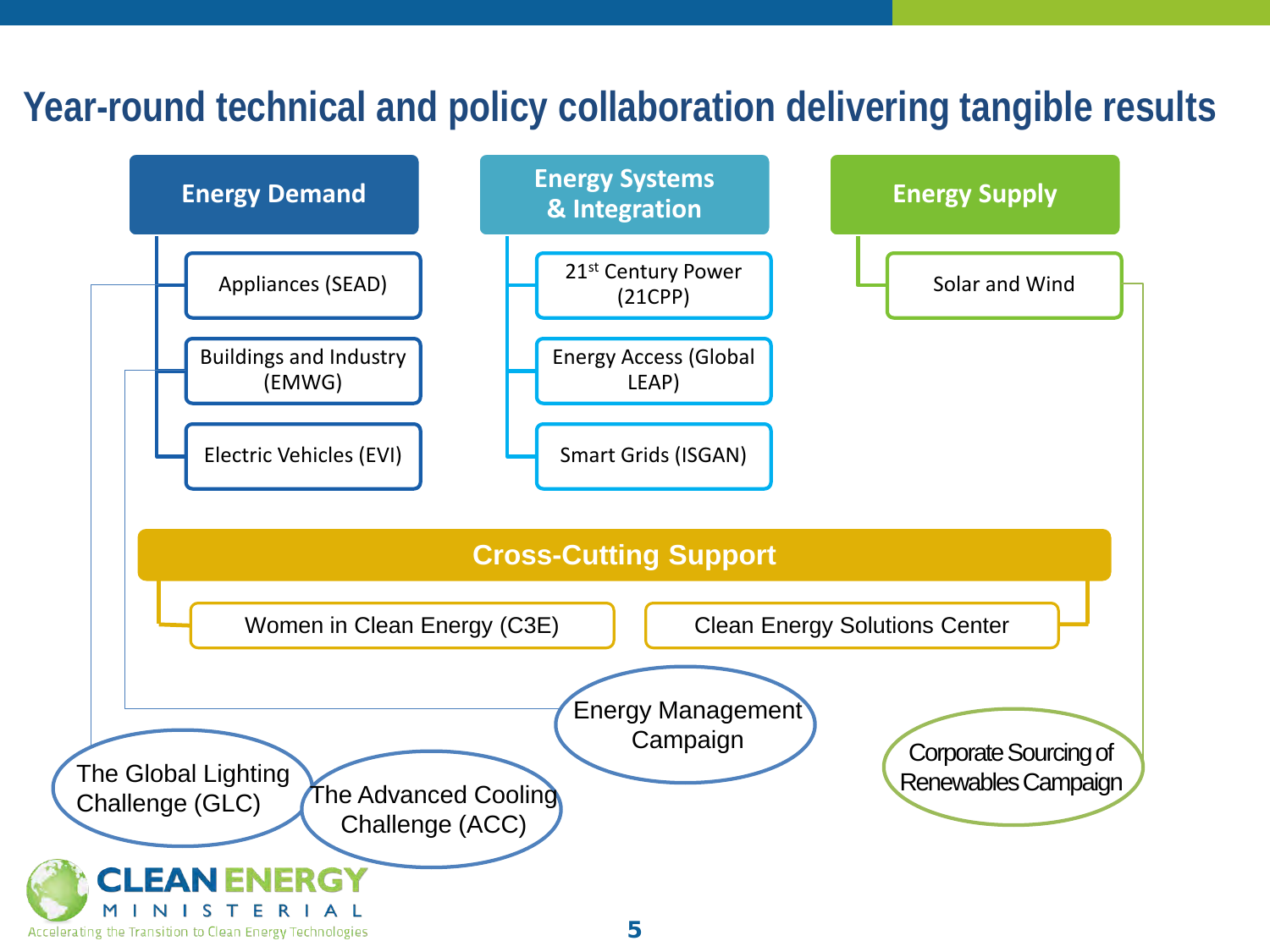

## **CEM Initiatives and Campaigns**

**New CEM Secretariat and its Work**

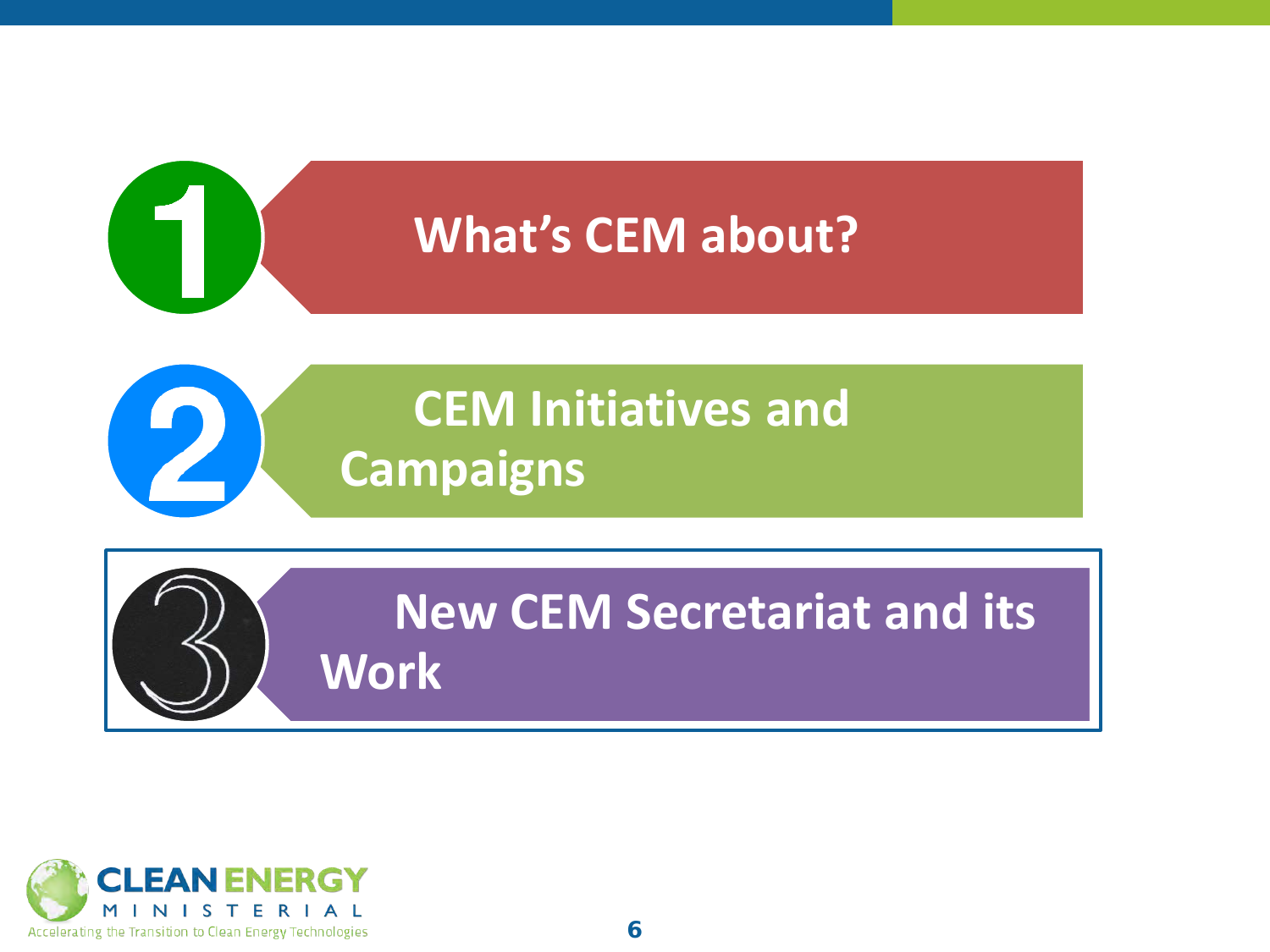DoE Secretariat New CEM

#### **CEM Secretariat now** *hosted* **by the IEA**

**Five long-term positions:**

- $\triangleright$  Head of the Secretariat
- **▶ Deputy Head of Secretariat**
- $\triangleright$  Manager of Partnerships
- Manager of Operations and Communications
- Events and Office Co-ordinator

**Staffs on loan: China, Mexico, more expected...** 

**Short-term option of interim contracts: task-oriented** 



[Secretariat](http://www.google.fr/url?sa=i&rct=j&q=&esrc=s&source=images&cd=&cad=rja&uact=8&ved=0ahUKEwinuebP56jSAhVFuBoKHYlyDbEQjRwIBw&url=http://hk.apple.nextmedia.com/international/art/20120824/16631144&psig=AFQjCNF7hNFc4Ph7E-_4n42j5WPdQ3t5Cw&ust=1488028262393186)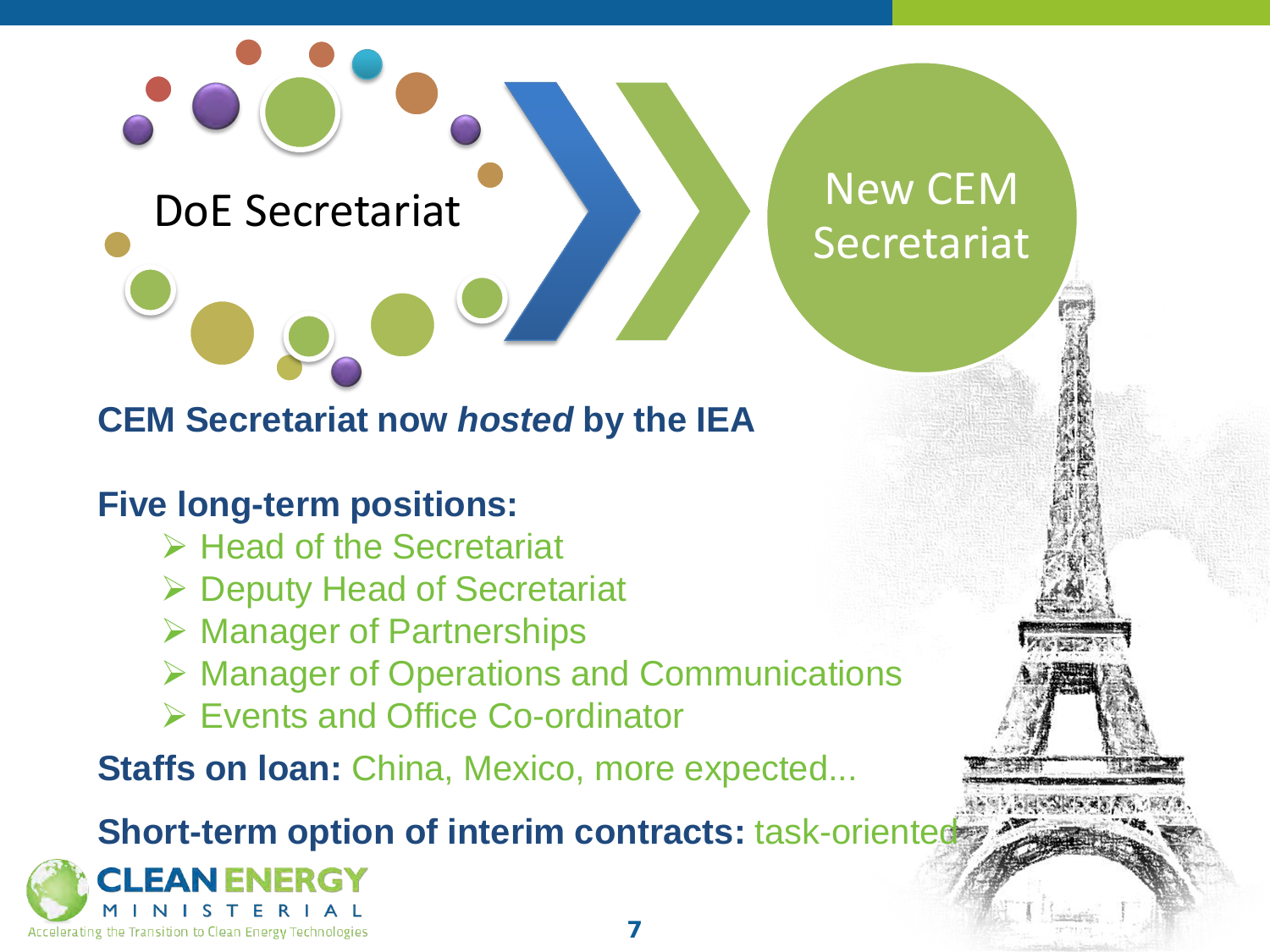### **CEM 8 on June 6-9 2017, Beijing, China**

- Utilize the CEM platform to transition from post-Paris rhetoric to action.
- Drive implementation of clean energy policies to meet NDCs and build **capacity to raise ambition further.**
- Leverage high-level political engagement of ministers for ambitious, real**world policies and action.**
- **Partner with global private sector leaders for major commitments and action.**

**CEM8** 

**MI2** 

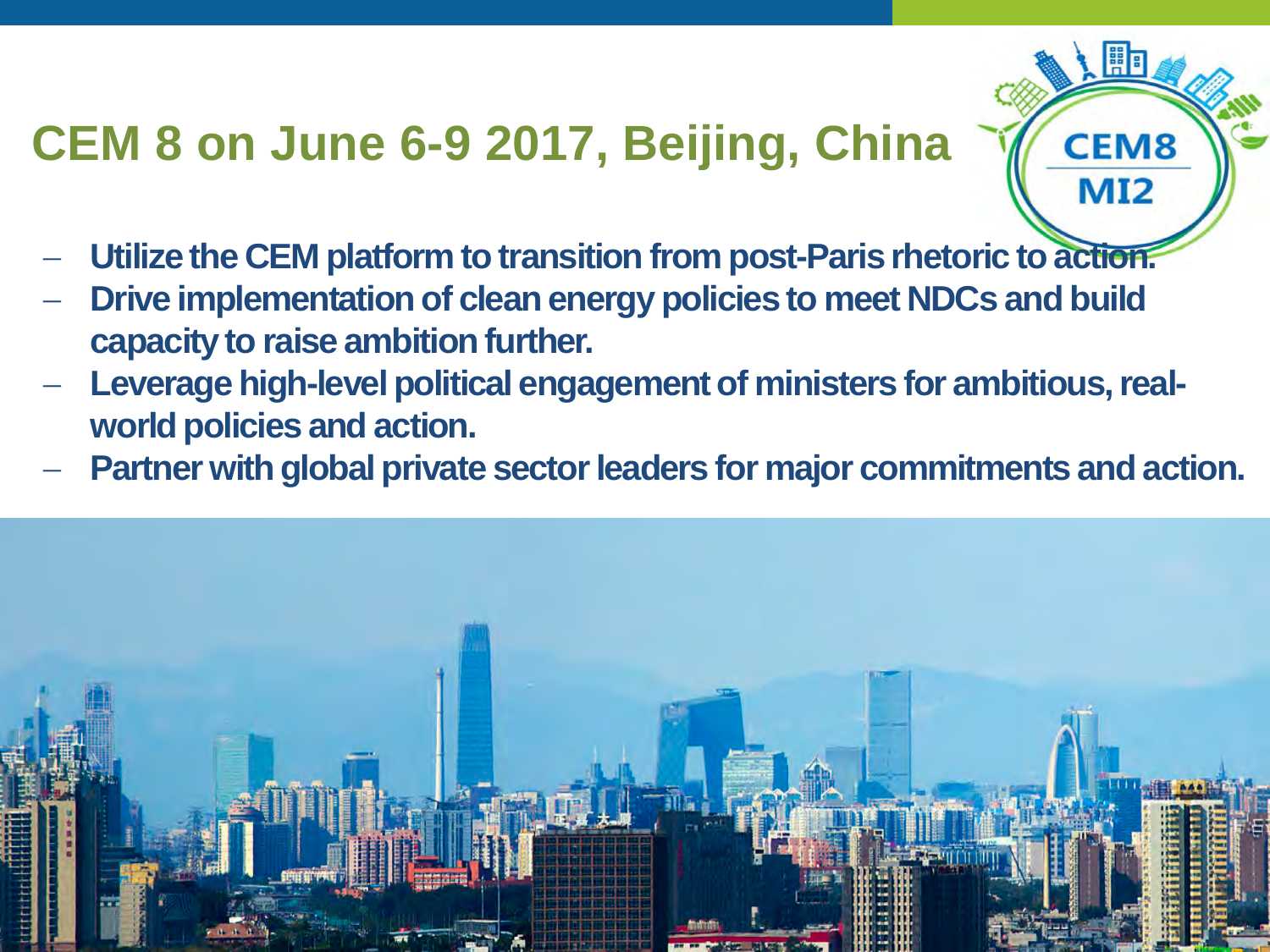#### **MI-2 & CEM8 Draft Block Agenda**

|                                    | TUES, 6 JUNE                     |                                                                                                       | WED, 7 JUNE                                                                                                                       |                              |                                     |                                      | THU, 8 JUNE                                                                                                                                |                                     | FRI, 9 JUNE                                  |
|------------------------------------|----------------------------------|-------------------------------------------------------------------------------------------------------|-----------------------------------------------------------------------------------------------------------------------------------|------------------------------|-------------------------------------|--------------------------------------|--------------------------------------------------------------------------------------------------------------------------------------------|-------------------------------------|----------------------------------------------|
| <b>Morning</b><br><b>Afternoon</b> | <b>Various</b><br>Side<br>Events | <b>Minister</b><br>and<br>High-<br>Level<br>Private                                                   | <b>High Profile Opening Ceremony</b><br>Closed door MI<br>Meeting<br>Joint CEM / MI<br><b>lunch</b><br>Closed door CEM<br>Meeting | Innovation<br><b>Theater</b> | <b>Technology</b><br><b>Exhibit</b> | Other<br>potential<br>side<br>events | <b>Public-Private</b><br>Action<br>Summit with<br><b>CEM</b> and MI<br>announceme<br>nts, keynote<br>speakers, and<br>panel<br>discussions | <b>Technology</b><br><b>Exhibit</b> | CEM / MI<br>Delegates'<br><b>Site Visits</b> |
| <b>Evening</b>                     |                                  | Sector<br>Attendan<br>ce to<br><b>Technolo</b><br>gy<br><b>Exhibit</b><br><b>Dinner for Ministers</b> | CEM / MI Public-<br>Private<br><b>Roundtables</b>                                                                                 |                              |                                     |                                      |                                                                                                                                            |                                     |                                              |
|                                    | and High-Level<br><b>Guests</b>  |                                                                                                       | Reception for Ministers, RT participants, and special<br>guests<br>Ministers' Dinner                                              |                              |                                     |                                      |                                                                                                                                            |                                     |                                              |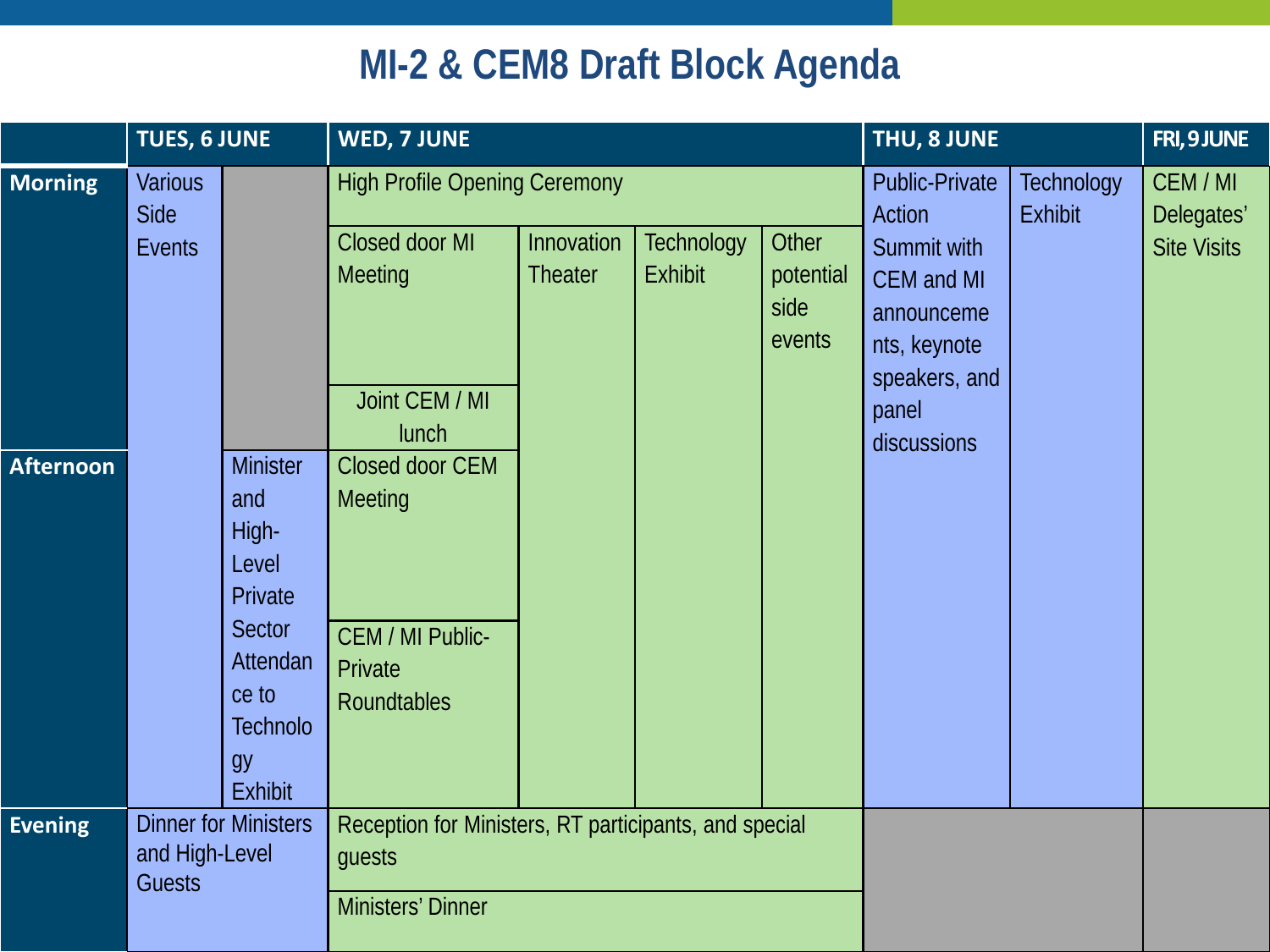

Clean Energy Ministerial secretariat now *hosted* @ IEA

CCS implicitly part of CEM agenda – but past years little or no activity

IEA is organising a Ministerial side event on CCS on Tuesday 6 June in Beijing, co-hosted by MOST

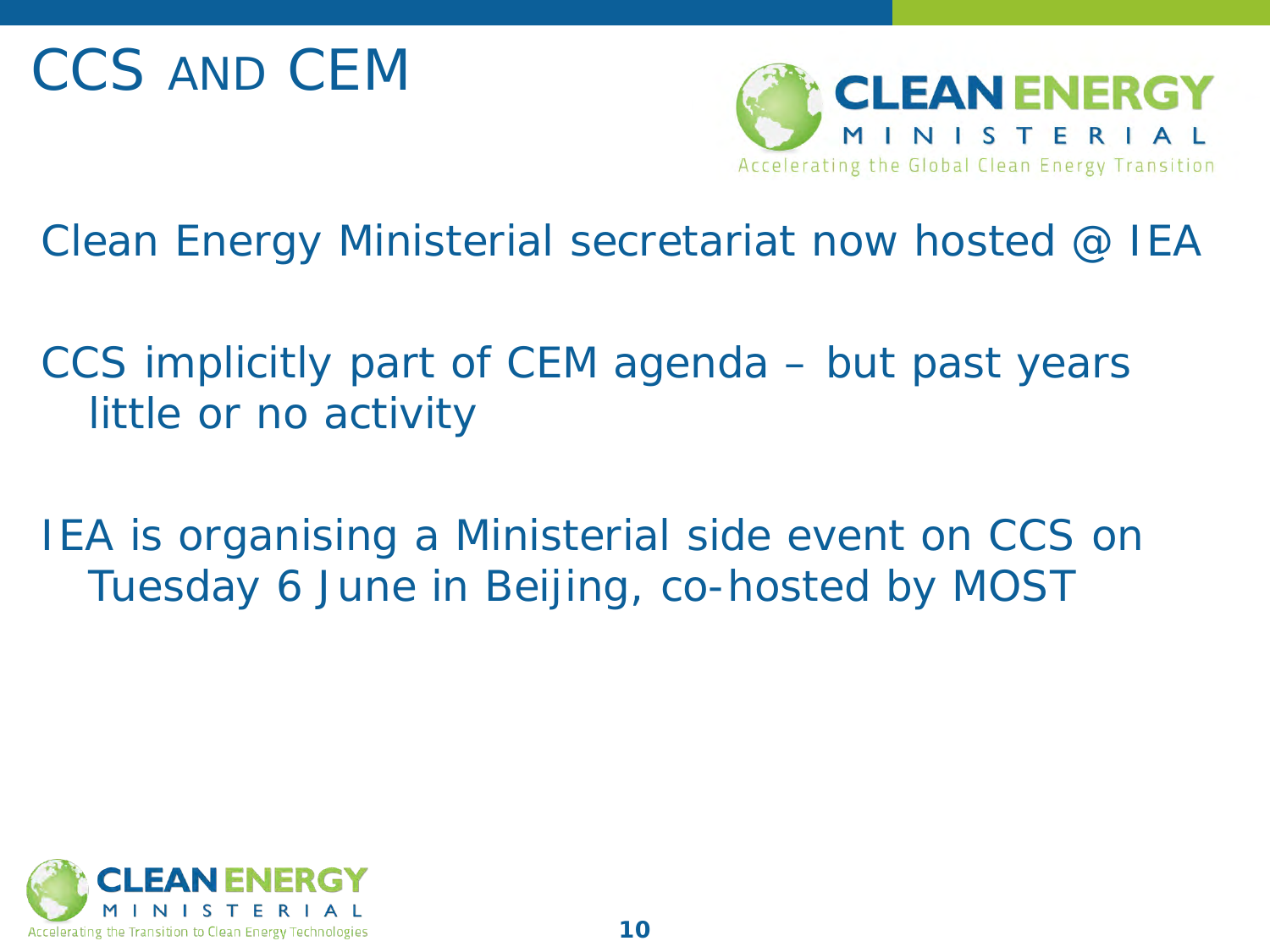# CCS and CEM continued…

Invitations to several IEA and CEM ministers (and two CEOs) by IEA ED Fatih Birol

Event with two sessions

- "The role and status of CCS"
- "Where do go from here?"

Hope for a statement by attending ministers to bring CCS back to CEM and investigate a way forward

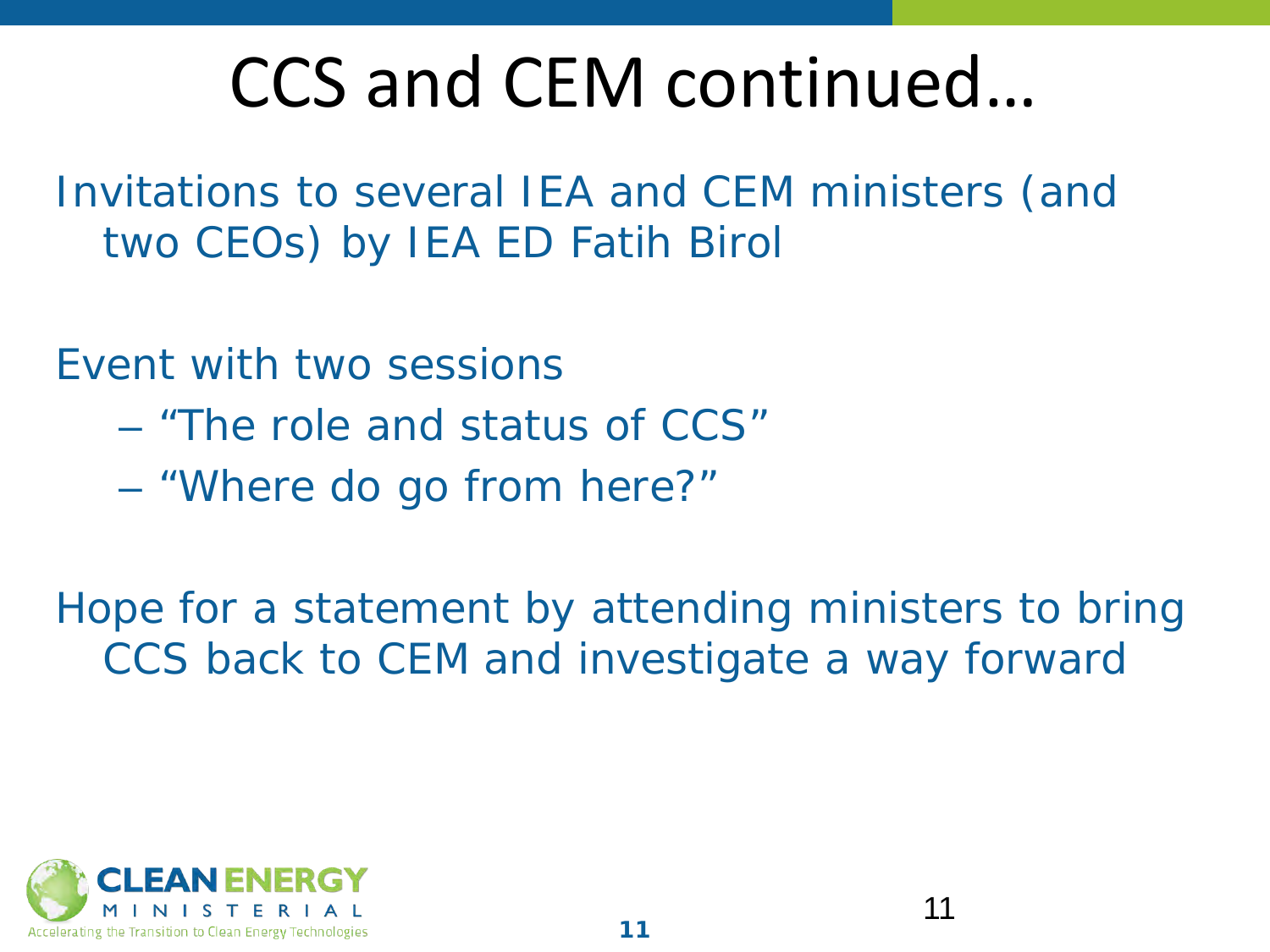## **Suggestions are welcomed…**

### **Thank you**

*[www.cleanenergyministerial.org](http://www.cleanenergyministerial.org/)*